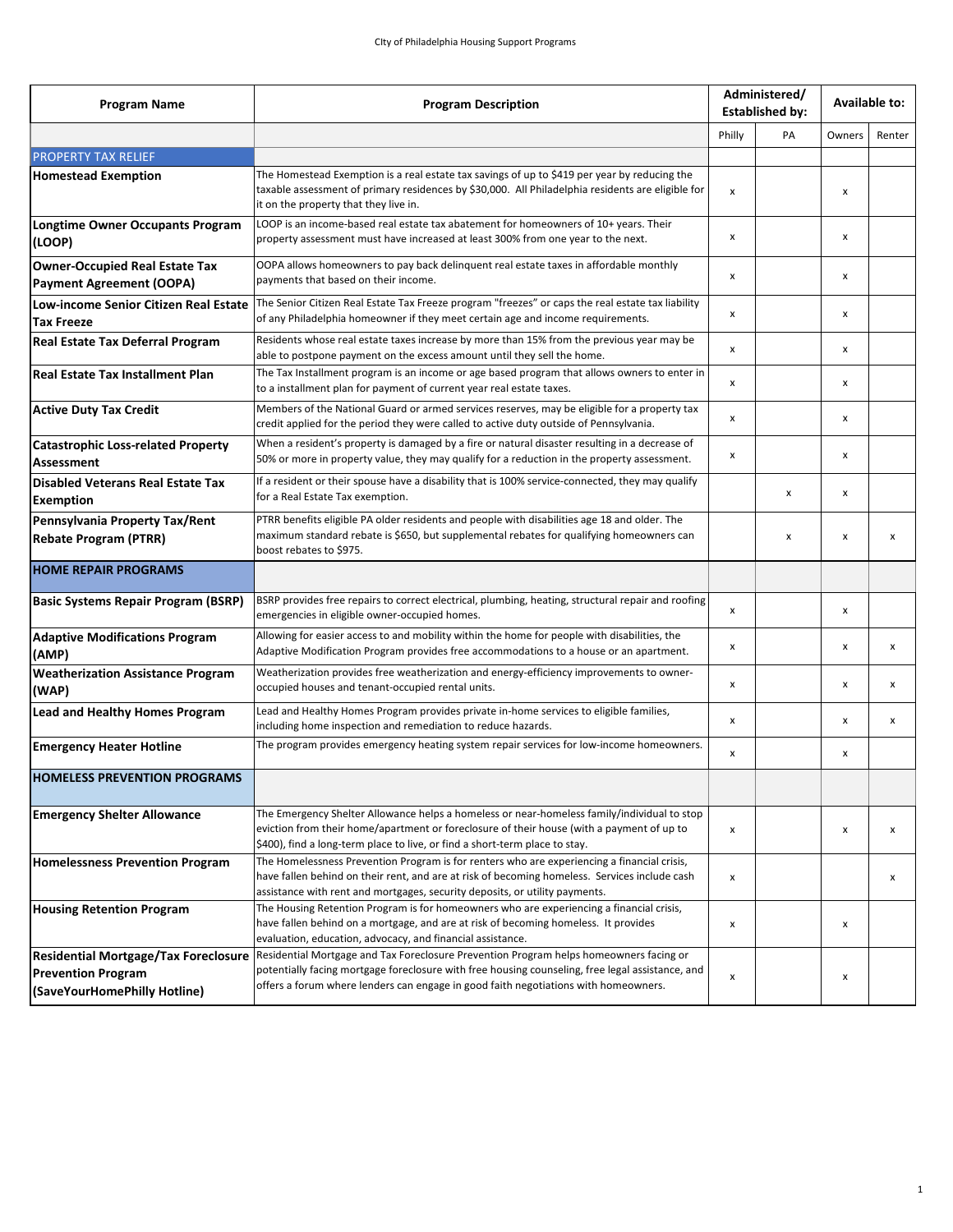| <b>HOMEOWNERSHIP ASSISTANCE</b>                       |                                                                                                                                                                                                                                                                               |              |  |                           |                           |
|-------------------------------------------------------|-------------------------------------------------------------------------------------------------------------------------------------------------------------------------------------------------------------------------------------------------------------------------------|--------------|--|---------------------------|---------------------------|
| <b>PROGRAMS</b>                                       |                                                                                                                                                                                                                                                                               |              |  |                           |                           |
| <b>Settlement Assistance Grant</b>                    | The Settlement program helps first-time Philadelphia homebuyers pay for closing costs, up to<br>\$500 per household.                                                                                                                                                          | x            |  | x                         |                           |
| <b>Tangled Title Fund</b>                             | The Tangled Title Fund supports legal assistance to low-income homeowners to resolve issues<br>where the title may not accurately reflect current ownership.                                                                                                                  | x            |  | x                         |                           |
| <b>Housing Counseling</b>                             | Housing counseling agencies provide free counseling services to first-time buyers, home<br>owners and tenants needing advice.                                                                                                                                                 | x            |  | x                         | x                         |
| <b>Housing Production</b>                             | Funding is provided to affordable housing developers to increase the production of affordable<br>units in Philadelphia.                                                                                                                                                       | x            |  | x                         |                           |
| <b>UTILITY ASSISTANCE</b>                             |                                                                                                                                                                                                                                                                               |              |  |                           |                           |
| <b>Customer Assistance Program (CAP)</b>              | CAP provides eligible low-income PECO customers with a monthly credit towards their bill. The<br>credit is based on the customer's total household gross income and energy usage.                                                                                             | $\mathsf{x}$ |  | $\boldsymbol{x}$          | $\boldsymbol{\mathsf{x}}$ |
| <b>Customer Responsibility Program</b><br>(CRP)       | PGW's CRP provides eligible low-income customers with a consistent discounted bill each<br>month.                                                                                                                                                                             | $\mathsf{x}$ |  | $\boldsymbol{\mathsf{x}}$ | $\boldsymbol{\mathsf{x}}$ |
| Low Income Home Energy Assistance<br>Program (LIHEAP) | LIHEAP is a grant that offers low-income resident heating payment assistance in the form of a<br>cash grant, sent directly to the utility company, or a crisis grant for households in immediate<br>danger of being without heat.                                             | $\mathsf{x}$ |  | $\boldsymbol{\mathsf{x}}$ | $\boldsymbol{\mathsf{x}}$ |
| <b>Tiered Assistance Program (TAP)</b>                | TAP is a Water Revenue Bureau program for low-income customers and those with special<br>hardships that helps to reduce their monthly water bills. Enrollment in TAP also suspends past<br>due bills while the resident is enrolled in the program.                           | $\mathsf{x}$ |  | $\boldsymbol{\mathsf{x}}$ | $\boldsymbol{\mathsf{x}}$ |
| <b>Utility Emergency Services Fund</b><br>(UESF)      | UESF uses DHCD funding to help people remain in their homes by addressing utility and other<br>financial issues.                                                                                                                                                              | x            |  | x                         | x                         |
| <b>RENTAL ASSISTANCE</b>                              |                                                                                                                                                                                                                                                                               |              |  |                           |                           |
| <b>Housing Choice Voucher Program</b>                 | Program participants receive rental assistance so they can find affordable housing that fits<br>their family's needs in the private market. The Philadelphia Housing Authority (PHA) operates<br>this program.                                                                |              |  |                           | $\boldsymbol{\mathsf{x}}$ |
| <b>Eviction Protections</b>                           | The eviction defense fund is seeking to provide legal representation to ensure better outcomes<br>for low income renters. Additional strategies are under consideration by the Eviction Taskforce<br>to address this need.                                                    | $\mathsf{x}$ |  |                           | $\boldsymbol{\mathsf{x}}$ |
| <b>Soft Subsidy for LIHTC Projects</b>                | Funding is provided to support affordable rental developers to fill construction gaps on federal<br>low income housing tax credit projects and financing to nonprofit organizations to make<br>investments that will preserve existing affordable rental housing developments | $\mathsf{x}$ |  |                           | $\boldsymbol{\mathsf{x}}$ |
| <b>Rental Housing Units</b>                           | Public housing was established to provide decent and safe rental housing for eligible low-<br>income families, the elderly, and persons with disabilities and is operated by PHA.                                                                                             | x            |  |                           | $\boldsymbol{\mathsf{x}}$ |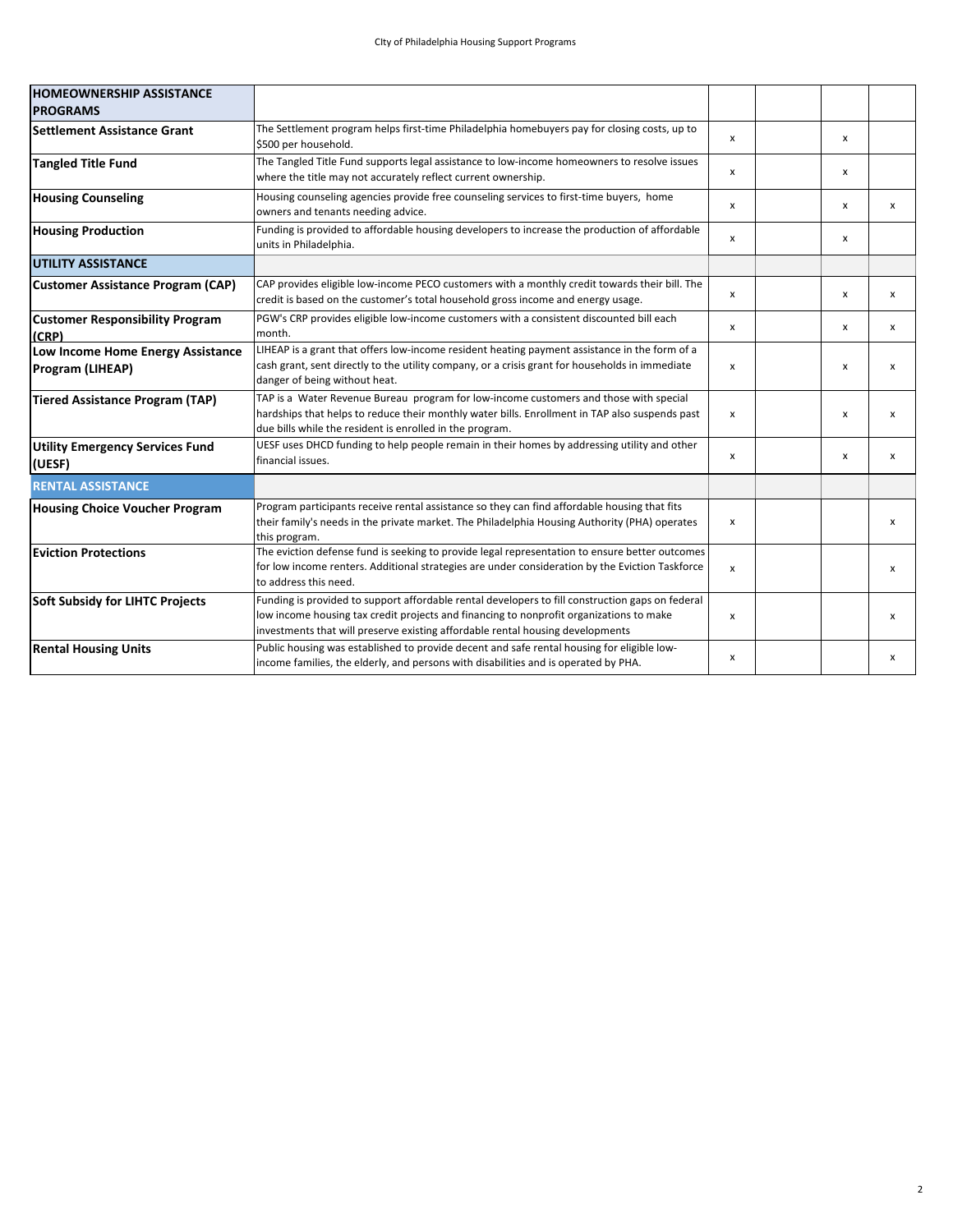## **AMPIA** Planning & Development

|                                                              | Program for Housing Available in the City of Philadelphia                                                                                                                                                                                  | Available to:             |              | Phone                                                  | Site                                         |  |
|--------------------------------------------------------------|--------------------------------------------------------------------------------------------------------------------------------------------------------------------------------------------------------------------------------------------|---------------------------|--------------|--------------------------------------------------------|----------------------------------------------|--|
| <b>Program Name</b>                                          | <b>Descriptions</b>                                                                                                                                                                                                                        | <b>Owners</b>             | Rente        |                                                        |                                              |  |
| <b>PROPERTY TAX RELIEF</b>                                   |                                                                                                                                                                                                                                            |                           |              |                                                        |                                              |  |
| <b>Homestead Exemption</b>                                   | The Homestead Exemption is a real estate tax savings of up to \$419 per year by reducing the taxable<br>assessment of primary residences by \$30,000. All Philadelphia residents are eligible for it on the<br>property that they live in. | X                         |              | Office of Property<br>Assessment                       | www.phila.gov<br>Search: Homestead Exemption |  |
| <b>Longtime Owner Occupants Program</b><br>(LOOP)            | LOOP is an income-based real estate tax abatement for homeowners of 10+ years. Their property<br>assessment must have increased at least 300% from one year to the next.                                                                   | $\boldsymbol{\mathsf{x}}$ |              | 215-686-9200                                           | www.phila.gov/loop                           |  |
| <b>Owner-Occupied Real Estate Tax</b>                        | OOPA allows homeowners to pay back delinguent real estate taxes in affordable monthly payments                                                                                                                                             | X                         |              |                                                        | www.phila.gov                                |  |
| <b>Payment Agreement (OOPA)</b>                              | that based on their income.                                                                                                                                                                                                                |                           |              |                                                        | Search: OOPA                                 |  |
| Low-income Senior Citizen Real Estate                        | The Senior Citizen Real Estate Tax Freeze program "freezes" or caps the real estate tax liability of any                                                                                                                                   | $\boldsymbol{\mathsf{x}}$ |              |                                                        | www.phila.gov                                |  |
| Tax Freeze                                                   | Philadelphia homeowner if they meet certain age and income requirements.                                                                                                                                                                   |                           |              | Department of                                          | Search: Tax Freeze                           |  |
| Real Estate Tax Deferral Program                             | Residents whose real estate taxes increase by more than 15% from the previous year may be able to<br>postpone payment on the excess amount until they sell the home.                                                                       | $\pmb{\times}$            |              | Revenue<br>215-686-6442                                | www.phila.gov<br>Search: Tax Deferral        |  |
| <b>Real Estate Tax Installment Plan</b>                      | The Tax Installment program is an income or age based program that allows owners to enter in to a<br>installment plan for payment of current year real estate taxes.                                                                       | $\pmb{\times}$            |              |                                                        | www.phila.gov<br>Search: Tax Installment     |  |
| <b>Active Duty Tax Credit</b>                                | Members of the National Guard or armed services reserves, may be eligible for a property tax credit<br>applied for the period they were called to active duty outside of Pennsylvania.                                                     | $\pmb{\times}$            |              |                                                        | www.phila.gov<br>Search: Active Duty         |  |
| <b>Catastrophic Loss Property Assessment</b>                 | When a resident's property is damaged by a fire or natural disaster resulting in a decrease of 50% or<br>more in property value, they may qualify for a reduction in the property assessment.                                              | $\boldsymbol{\mathsf{x}}$ |              | Office of Property<br>Assessment<br>215-686-6488       | www.phila.gov<br>Search: Catastrophic Loss   |  |
| <b>Disabled Veterans Real Estate Tax</b><br><b>Exemption</b> | If a resident or their spouse have a disability that is 100% service-connected, they may qualify for a<br>Real Estate Tax exemption.                                                                                                       | $\mathsf{x}$              |              | <b>Veterans Advisory</b><br>Commission<br>215-686-3256 | www.phila.gov<br>Search: Disabled Vet        |  |
| Pennsylvania Property Tax/Rent Rebate<br>Program (PTRR)      | PTRR benefits eligible PA older residents and people with disabilities age 18 and older. The maximum<br>standard rebate is \$650, but supplemental rebates for qualifying homeowners can boost rebates to<br>\$975.                        | X                         | X            | PA Department of<br>Revenue<br>1-888-222-9190          | www.revenue.pa.gov<br>Search: Rent Rebate    |  |
| <b>HOMEOWNERSHIP ASSISTANCE PROGRAMS</b>                     |                                                                                                                                                                                                                                            |                           |              |                                                        |                                              |  |
| <b>Settlement Assistance Grant</b>                           | The Settlement program helps first-time Philadelphia homebuyers pay for closing costs, up to \$500<br>per household.                                                                                                                       | X                         |              | Division of Housing<br>and Community                   | www.phila.gov                                |  |
| <b>Housing Counseling</b>                                    | Housing counseling agencies provide free counseling services to first-time buyers, home owners and<br>tenants needing advice.                                                                                                              | $\boldsymbol{\mathsf{x}}$ | X            | Development<br>215-686-9749                            | Search: Settlement                           |  |
| <b>Tangled Title Fund</b>                                    | The Tangled Title Fund supports legal assistance to low-income homeowners to resolve issues where<br>the title may not accurately reflect current ownership.                                                                               | $\pmb{\times}$            |              | Philadelphia VIP<br>215-523-9569                       | https://tangledtitlefund.weebly.com/         |  |
| <b>HOME REPAIR PROGRAMS</b>                                  |                                                                                                                                                                                                                                            |                           |              |                                                        |                                              |  |
| <b>Basic Systems Repair Program (BSRP)</b>                   | BSRP provides free repairs to correct electrical, plumbing, heating, structural repair and roofing<br>emergencies in eligible owner-occupied homes.                                                                                        | $\boldsymbol{\mathsf{x}}$ |              | Philadelphia                                           |                                              |  |
| <b>Adaptive Modifications Program (AMP)</b>                  | Allowing for easier access to and mobility within the home for people with disabilities, the Adaptive<br>Modification Program provides free accommodations to a house or an apartment.                                                     | $\pmb{\times}$            | x            | Housing<br>Development                                 | www.phdchousing.org                          |  |
| <b>Weatherization Assistance Program</b><br>(WAP)            | Weatherization provides free weatherization and energy-efficiency improvements to owner-occupied<br>houses and tenant-occupied rental units.                                                                                               | $\boldsymbol{\mathsf{x}}$ | $\mathsf{x}$ | Corporation<br>215-448-2160                            |                                              |  |
| <b>Lead and Healthy Homes Program</b>                        | Lead and Healthy Homes Program provides private in-home services to eligible families, including<br>home inspection and remediation to reduce hazards.                                                                                     | x                         | x            | <b>Public Health</b><br>215-685-2788                   | www.phila.gov<br>Search: Lead                |  |
| <b>Emergency Heater Hotline</b>                              | The program provides emergency heating system repair services for low-income homeowners.                                                                                                                                                   | X                         |              | <b>Energy Coordinating</b><br>Agency<br>215-568-7190   | www.ecasavesenergy.org/node/9                |  |